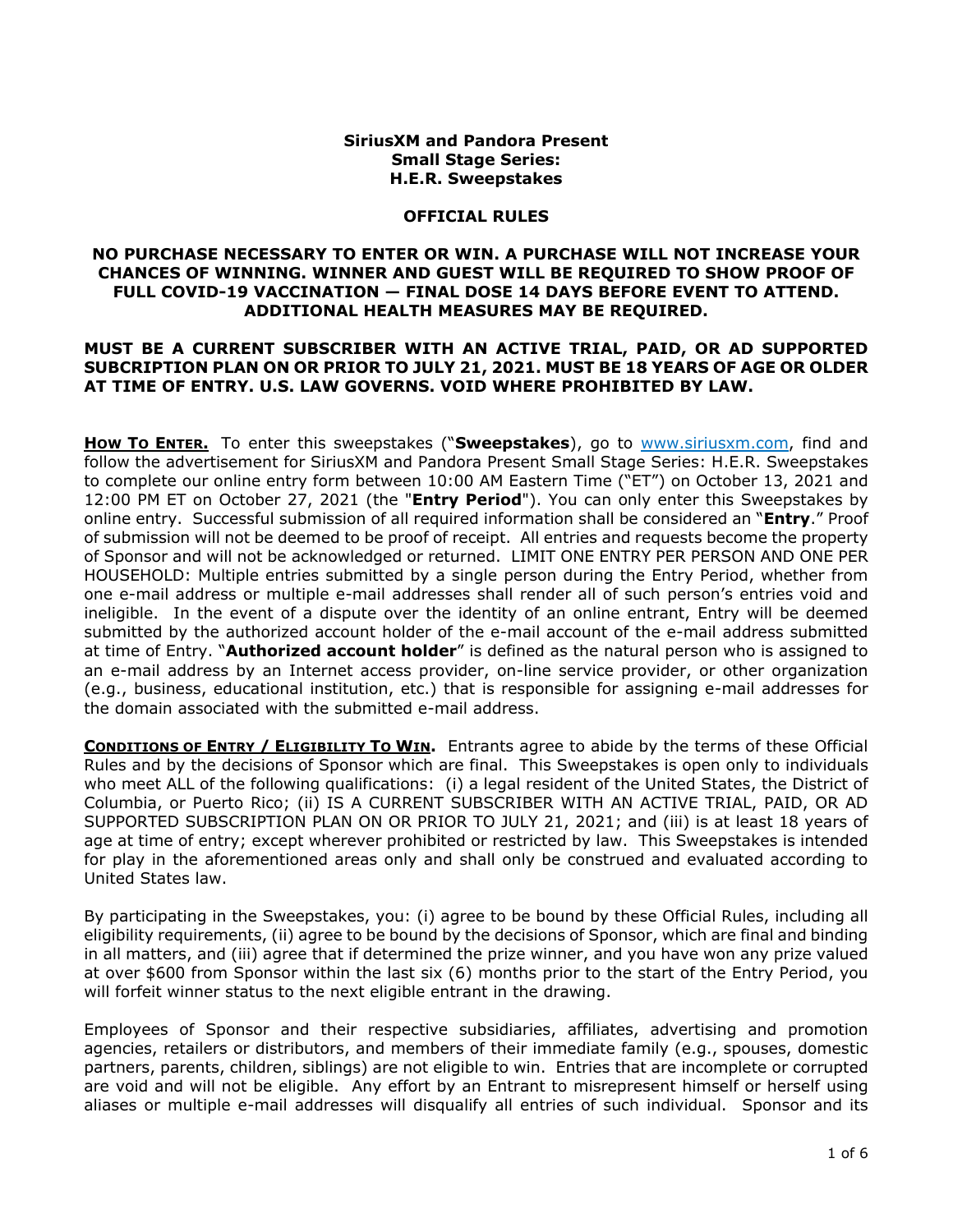agents reserve the right to verify eligibility qualifications of any winner. Failure to comply with these Official Rules as determined in the sole discretion of the Sponsor may result in disqualification from the Sweepstakes. This Sweepstakes is subject to all applicable federal, state, and local laws and regulations.

**SPECIAL PUBLICITY NOTICE**. By entering this Sweepstakes, you grant to Sponsor and its promotional agents your express permission (except where prohibited by law) to use your original submission on the radio for entertainment purposes (without identifying you by full name), without further compensation. Also, by entering this Sweepstakes, if you are selected as a potential winner, you grant to Sponsor and their respective promotional agents your express permission (except where prohibited by law) to use your name, identity, description of prize won, hometown and likeness, if applicable, for promotional purposes, in any media now known or hereafter developed, including on the radio, and including for "live notification" of potential winner status purposes, without further compensation. Even though you consent to all the above, Sponsor has no obligation to do any of it. See more details at "WINNER / SELECTION / AGREEMENTS" below.

**PRIZE.** One (1) Grand Prize will be awarded to one winner using the selection process described below and satisfaction of eligibility requirements set forth above, consisting of:

- One (1) round-trip coach air transportation for two (2) to New York, NY (the **"Destination"**), from the major commercial airport in the continental United States nearest to winner's primary residence as determined by Sponsor; provided that Sponsor reserves the right to substitute ground transportation for air transportation if winner resides within 150 miles of the Destination;
- One (1) hotel accommodation for two (2) nights (one double occupancy room and room tax only) checking in Monday, November 01, 2021 and checking out Wednesday, November 03, 2021; and
- Two (2) tickets to SiriusXM and Pandora Present Small Stage Series: H.E.R. scheduled for Tuesday, November 02, 2021 at the Apollo Theater in Harlem, NY (the "**Event**");

Aggregate Approximate Retail Value ("ARV") of all prizes is \$2,400.

All expenses not specifically mentioned herein, including without limitation, ground transportation, transfers, hotel amenities, fees and gratuities, meals, airline change fees, airline premium seat fees, airline baggage fees (both checked and carry on), personal expenses such as meals, photos, souvenirs, and passport fees, are the responsibility of the winner and winner's guest. Travel and hotel accommodations are subject to availability. Certain blackout dates and material restrictions may apply. Date and location of any Event is subject to change and not the responsibility of Sponsor. If the Event is cancelled for any reason, Sponsor's only obligation is to award, or not award, the other elements of the prize, in its sole discretion. SiriusXM and Pandora Present Small Stage Series: H.E.R. tickets are subject to certain terms and conditions as specified by issuer. Winner agrees that the tickets are awarded pursuant to a revocable, nontransferable license that is personal to the winner and may not be sold, resold, auctioned, bartered, assigned, exchanged, placed in commerce, transferred, given away, donated, or otherwise conveyed.

Winner and guest must comply with all venue and event rules and regulations, including execution of all required releases (if applicable). Failure to do so may result in forfeiture of such portion(s) of prize. If the winner is unable to travel on the dates required, the selected winner will forfeit the prize and another winner will be selected from among eligible entries received. Winner and guest must travel on same itinerary. No prize substitution, cash substitution, assignment, or transfer of prizes is permitted, except by Sponsor who may substitute a prize of equal or greater value if any portion of the advertised prize becomes unavailable. In no event shall more than the number of stated prizes be awarded. All prizes are intended to be awarded. Any un-used elements of the Grand Prize will be forfeited, will not be redeemable for cash, and may not reduce the prize value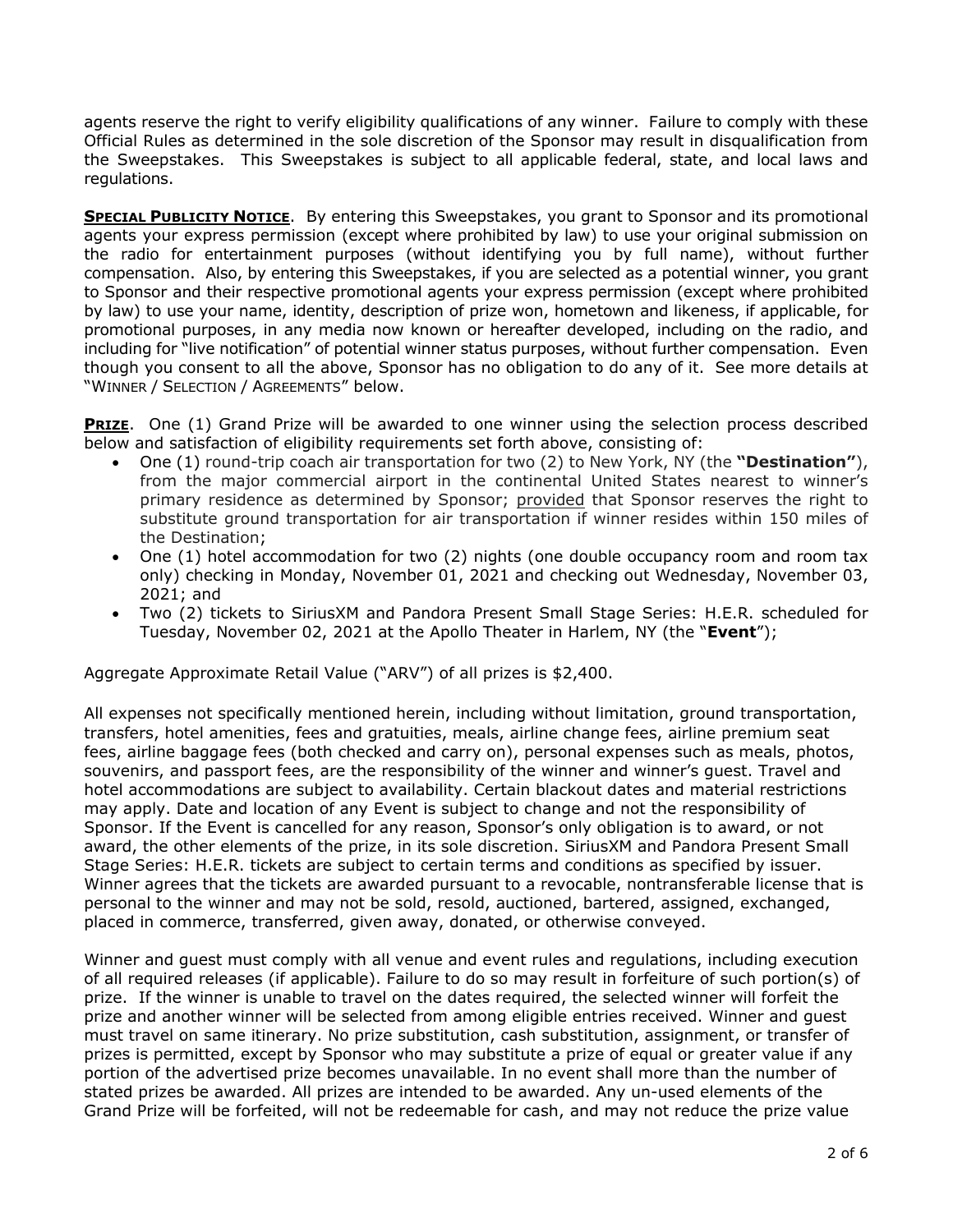awarded for tax purposes. All federal, state, local, and other taxes, costs, and expenses relating to the use, acceptance, or possession of the prize are the sole responsibility of the winner. Winner will receive an IRS Form 1099 for the actual value of prize awarded. Actual retail value of prize depends upon location of winner and fares at time of departure.

**ODDS**. Odds of winning depend upon the number of eligible entries received during the Entry Period. This Sweepstakes is intended to be advertised as follows: (1) on the radio on various music, talk, entertainment and sports channels on both Sirius and XM Radio, (2) on the internet on various music, talk, entertainment and sports websites and SiriusXM channel pages at [www.siriusxm.com,](http://www.siriusxm.com/) (3) on Facebook, Twitter and other social media sites, (4) by unsponsored and sponsored members of the public in social media and online communities, and possibly (5) via selected versions of the SiriusXM weekly e-newsletter "The Hear & Now" which versions contain banner advertisements for our Sweepstakes that are delivered to a minimum of approximately 15,000,000 email addresses.

**WINNER / SELECTION / AGREEMENTS.** The winner will be determined in a random drawing to be held on or about **October 27, 2021** following the close of the Entry Period from among all eligible entries received under the supervision of Sponsor whose decisions are final and binding in all respects. Selected winner will be notified by telephone using information provided at time of entry and must respond within one (1) business day to give a valid email address where notification of potential winner status and required documents as described below can be sent. Except where prohibited, acceptance of prize constitutes winner's consent, and winner and guest will be required to sign a release, to allow Sponsor and its promotional agents to use winner's and winner's guest's name, likeness, photo, video footage, and/or biographical data for advertising and promotional purposes, without additional compensation, in perpetuity, in all media, now known or hereafter developed, in connection with Sponsor, this sweepstakes, the Sponsor's web sites, and the Events. Winner will be required to sign and return to Sponsor a Declaration of Eligibility, Publicity & Liability Release ("**Declaration**") (where permitted by law) and/or IRS Form W-9 (if required by IRS regulations), prior to and as a condition of acceptance of prize, WITHIN ONE (1) BUSINESS DAY OF THE DATE OF THE NOTIFICATION or prize will be forfeited and an alternate winner selected. Winner's guest must also sign and return a liability and publicity release (where permitted by law) prior to travel. Prize will be awarded within 45 days after receipt and verification of completed prize notification. If prize notification is undeliverable, or if a potential winner does not respond to the prize notification telephone call within the time specified or if the potential winner cannot be contacted for any reason, including an invalid telephone number, if the Declaration is not complete and received by Sponsor within the time required, or in the event of non-compliance with these Official Rules, the prize will be forfeited, and an alternate winner will be selected at random from the remaining eligible entries. All guests must be at least 18 years old at time of travel except as follows. In the event guest is under the age of majority ("Minor") as determined by the laws of the state in which the Minor resides, the Declaration must be signed by a parent or legal guardian on the Minor's behalf.

**SPECIAL COVID-19 NOTICE:** Entrants fully understand that (a) the novel coronavirus SARS-CoV-2 and any resulting disease (together with any mutation, adaptation or variation thereof, "**COVID-19**") is extremely contagious and there is an inherent risk of exposure to COVID-19 in any place where people are or have been present; (b) no precautions, including protocols that will be implemented from time to time by Event venue can eliminate the risk of exposure to COVID-19; (c) while people of all ages and health conditions have been adversely affected by COVID-19, certain people have been identified by public health authorities as having greater risk based on age and/or underlying medical conditions; (d) other persons travelling to and/or from the Event and attending the Event may not be fully vaccinated against the COVID-19 virus; and (e) exposure to COVID-19 can result in being subject to quarantine requirements, illness, disability, other shortterm and long-term health effects, and/or death, regardless of age or health condition.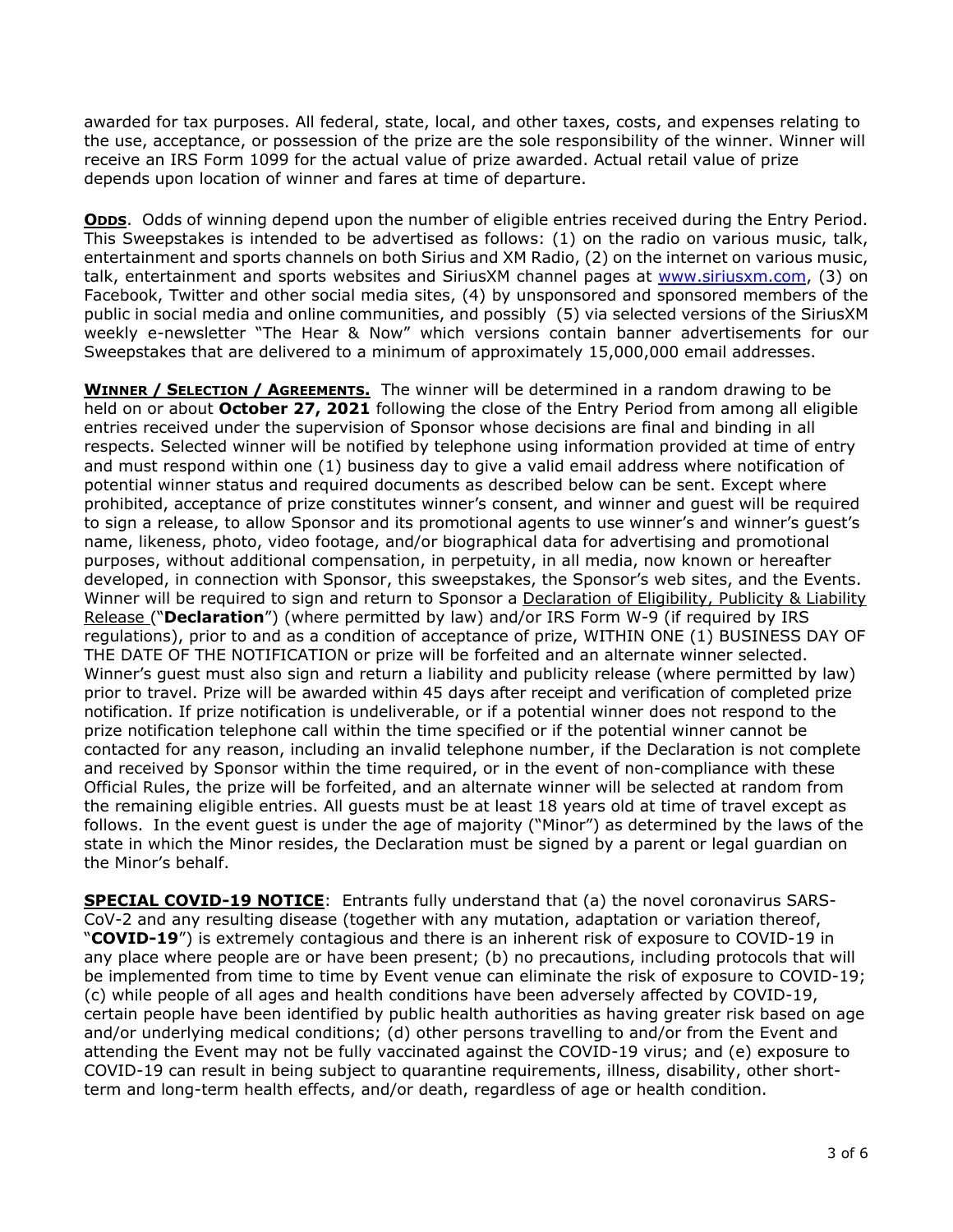**SPECIAL NOTICE REGARDING TRAVEL AND EVENT ATTENDANCE**: WINNER AND GUEST AGREE TO AND ARE RESPONSIBLE FOR STAYING INFORMED OF AND COMPLYING WITH ALL AIRLINE, AIRPORT, AND EVENT VENUE RULES AND POLICIES, WHICH MAY INCLUDE, BUT ARE NOT LIMITED TO SOCIAL DISTANCING, MASKING, PROOF OF VACCINATION, AND/OR PROOF OF NEGATIVE VIRUS TESTING. SPONSOR, THE APPLICABLE TRAVEL AIRLINE, TALENT, EVENT PERSONNEL AND STAFF AND THEIR RESPECTIVE AGENTS, EACH RESERVE THE RIGHT, IN THEIR SOLE DISCRETION, TO REMOVE OR TO DENY TRAVEL, OR REVOKE FULL OR PARTIAL ACCESS TO THE EVENT, TO WINNER AND/OR GUEST WHO DOES NOT COMPLY WITH ANY OF THE AFOREMENTIONED RULES, IS INTOXICATED, PRESENTS A SAFETY RISK, ENGAGES IN DISRUPTIVE BEHAVIOR, OR ACTS WITH THE INTENT TO ANNOY, ABUSE, THREATEN, OR HARASS ANY OTHER PERSON. COVID-19 HEALTH PROTOCOLS MAY CHANGE AT ANY TIME AND SPONSOR, EVENT VENUE, OR TALENT HAVE NO OBLIGATION OR RESPONSIBILITY TO ANY PERSON WHO IS UNABLE TO COMPLY WITH THE UPDATED REQUIREMENTS, IS DENIED ENTRY, OR WHO MAY BE REMOVED FROM THE EVENT.

**VACCINATION REQUIREMENT FOR EVENT ATTENDANCE**: All winners, guests of winners, and any other persons chosen or permitted by Sponsor to attend the Event must provide physical or electronic proof of full vaccination against COVID-19 as administered by an authorized state or similar authority at least fourteen (14) days prior to the Event. Proof of vaccination identifying the name of the person who received the vaccination, the date administered, the type of vaccination, and official state identification will be checked at the Event venue by Sponsor or its appointed agent for compliance with the foregoing. A person who fails to provide the requested documentation or other information as requested by Sponsor or Event venue personnel will be denied entry to the Event. Sponsor and Event venue personnel reserve the right to independently verify and reject, in their sole discretion, any attendee vaccination documentation. There will be no exceptions.

**PRIVACY NOTICE / MARKETING**. By entering this Sweepstakes, any personal information Entrants submit will be disclosed to the Sponsor and will be used only by us consistent with our privacy policy. Sponsor may use entrants' personal information, including postal and e-mail addresses, to contact entrants regarding SiriusXM goods and services and any other offers and/or promotions that we believe might be of interest to entrants. (If you have previously asked us not to send you promotional emails, your Entry into this promotion will cause you to receive emails related only to this promotion.)

Special Note: We will make no use of your telephone number or date of birth as a result of your Entry except to contact potential winner and to verify your eligibility to enter. This promotion may be advertised on Facebook, but Entrants will be providing information to Sirius XM Radio Inc. and not to Facebook. Be sure to read the SiriusXM Radio Privacy Policy at [www.siriusxm.com/privacy.](http://www.siriusxm.com/privacy)

**GENERAL CAUTION / RELEASE**. Sponsor reserves the right to permanently disqualify any person it believes has violated these Official Rules. If, in Sponsor's opinion, there is any suspected or actual evidence of electronic or non-electronic tampering with any portion of this Sweepstakes, or if technical difficulties or technical corruption (including a computer virus or system malfunction) compromise the integrity of the Sweepstakes, Sponsor reserves the right to terminate the Sweepstakes and select winner from among all eligible entries received prior to termination. Should the Sweepstakes be terminated prior to the stated expiration date, notice will be posted at [www.siriusxm.com.](http://www.siriusxm.com/) Any attempt to deliberately damage the content or operation of this drawing is unlawful and subject to legal action by the Sponsor and its agents.

You agree, on your own behalf, and on behalf of your heirs, executors, administrators, legal representatives, successors, and assigns (collectively the "**Releasing Parties**"), to hereby release, defend, indemnify, and hold harmless the Sponsor, and those working on their respective behalf, and all other businesses involved in this Sweepstakes (including prize vendor or provider, talent, and the Event venue ), as well as each of their respective employees, officers, directors, agents and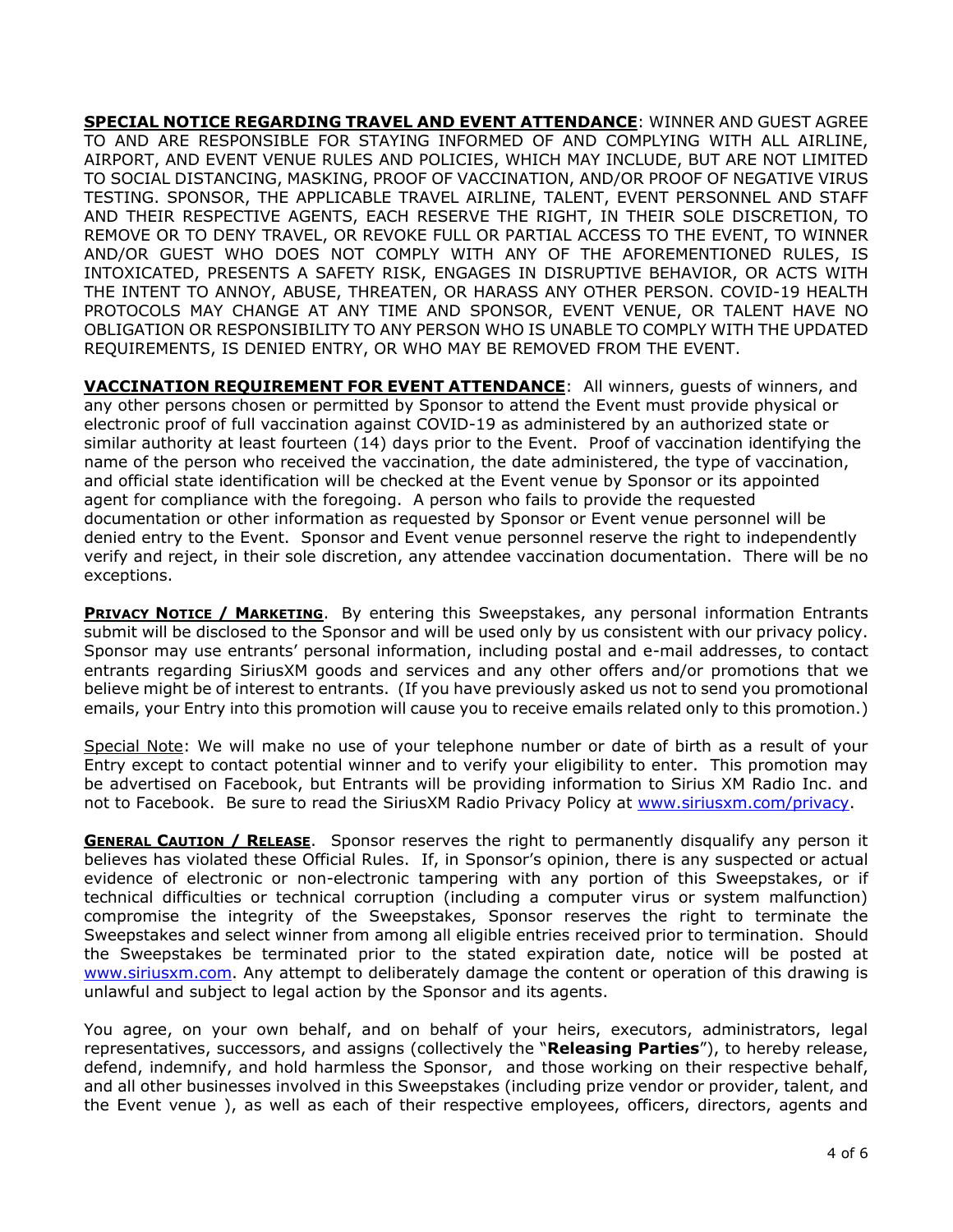representatives, successors, and assigns (collectively the "**Released Parties**"), from any and all actions, causes of action, suits, debts, dues, sums of money, accounts, reckonings, covenants, contracts, controversies, agreements, promises, trespasses, lost profits, indirect or direct damages, consequential damages, incidental damages, punitive or exemplary damages, including for injury and death, judgments, extent, executions, claims and demands whatsoever, in law, admiralty, or equity, whether known or unknown, foreseen or unforeseen, against Released Parties which any one or more of the Releasing Parties ever had, now have or hereafter can, shall or may have, whether known or unknown, asserted or non-asserted, which may in any way arise out of or relate to your participation in this Sweepstakes or the awarding, acceptance, use, or misuse of a prize, including travelling to and attendance at the Event.

**DISCLAIMER OF LIABILITY.** The Released Parties shall not be responsible for (i) any typographical or other error in the publishing or printing of the offer, administration of the Sweepstakes or in the announcement of any prize; (ii) lost, late, misdirected, damaged, illegible or incomplete entries, or postage due mail; (iii) error, omission, interruption, deletion, defect, delay in operations or transmission, theft or destruction or unauthorized access to or alterations of entry materials, or for technical, network, telephone equipment, electronic, computer, mobile device, hardware or software malfunctions of any kind, or inaccurate transmission of or failure to receive entry information by Sponsor on account of technical problems or traffic congestion on the Internet or at any web site or any combination thereof; (iv) any injury or damage to entrant's or any other person's computer or mobile device related to or resulting from participating in the Sweepstakes; or (v) the failure of any third party to comply with the instructions and proper administration of this Sweepstakes.

You agree that the Released Parties shall not be liable for any injury, including illness, death, loss, or damage of any kind caused or claimed to be caused, by participation in this Sweepstakes, or from the acceptance, use, or redemption of any prize, including travelling to and attendance at the Event.

**FORCE MAJEURE**. In the event Sponsor and its agents are prevented from continuing with this Sweepstakes as contemplated herein by any event beyond its control, including but not limited to fire, flood, earthquake, explosion, pandemic, virus, quarantine, labor dispute or strike, act of God or public enemy, satellite or equipment failure, riot or civil disturbance, terrorist threat or activity, war (declared or undeclared) or any federal, state, or local government law, order, or regulation, or order of any court or other cause not within their control, Sponsor and its agents shall have the right to modify, suspend, extend or terminate the sweepstakes, and award the prize in its sole discretion. IN THE EVENT THE EVENT IS CANCELLED OR TRAVEL TO THE DESTINATION IS IN ANY WAY DELAYED OR CANCELLED, SPONSOR'S ONLY OBLIGATION IS TO AWARD, OR NOT AWARD, THE REMAINING ELEMENTS OF THE PRIZES DESCRIBED ABOVE.

**LAW / DISPUTE RESOLUTION.** This Sweepstakes shall be governed by and interpreted under the laws of the State of New York, U.S.A., without regard to its conflicts of laws provisions that may require the application of the laws of another jurisdiction. All disputes, claims, and causes of action arising out of or in connection with this Sweepstakes shall be resolved individually, without resort to any form of class action. Any action or litigation concerning this Sweepstakes shall take place exclusively in the federal or state courts sitting in New York, New York, and you expressly consent to the jurisdiction of and venue in such courts and you waive all defenses of lack of jurisdiction and inconvenient forum with respect to such courts. You agree to service of process by mail or other method acceptable under the laws of the State of New York. ANY CLAIMS, JUDGMENTS AND/OR AWARDS SHALL BE LIMITED TO ACTUAL OUT-OF-POCKET COSTS ASSOCIATED WITH ENTERING THIS SWEEPSTAKES. YOU HEREBY WAIVE ANY RIGHTS OR CLAIMS TO ATTORNEY'S FEES, INDIRECT, SPECIAL, PUNITIVE, INCIDENTAL OR CONSEQUENTIAL DAMAGES, WHETHER FORESEEABLE OR NOT AND WHETHER BASED ON NEGLIGENCE OR OTHERWISE.